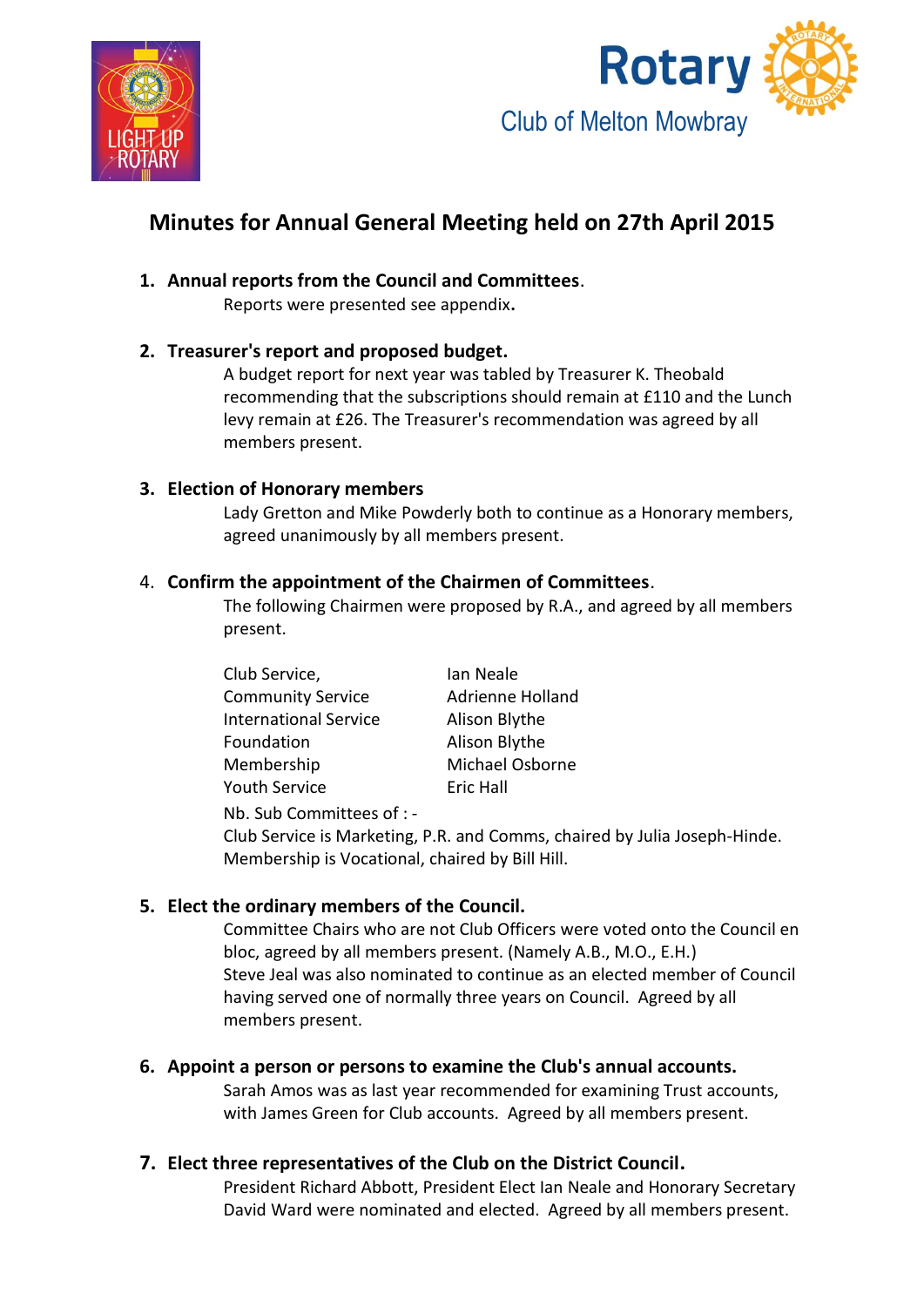### **Appendix for Minutes of AGM**

# **AGM 2015 Reports from Council and Committees**

## **President's Report -** *Bill Hill*

A week may be a long time in politics but a year in Rotary?

As the Rotary year draws to a close I reflect on the past nine months with mixed feelings as I am sure Presidents before have done. It has been a privilege to represent the club at many events for example presenting prizes and certificates to children and students at local schools and the opportunity to take part in the remembrance service and wreath laying in November.

My thanks to the club officers who have been so proficient and supportive producing minutes and accounts whilst the Club Service team have ensured members enjoyed an excellent meetings and social programme. It is easy to take their work for granted but I am grateful to David, Kate and Richard for their efforts.

The standing committees of project and service teams have also worked diligently to deliver projects both traditional and innovative.

The Membership Committee led by David has worked to address the major problem of retaining members and recruiting new Rotarians and it has been a pleasure for me to have inducted Dick, Graham, Helen and Fiona but equally sad to lose two members. The work to establish a satellite group as part of the club is taking time but I am sure will succeed and I appreciate the diligent efforts of this committee.

The project teams have delivered their programmes and who will forget the wonderful concert in St Mary's church, the fun and enjoyment of the children at Twin lakes and the quiet satisfaction of seeing so many local schoolchildren taking part in the various youth competitions. This is a cornerstone of Rotary activity – service to our community. News has been received that the final administration to ensure work may start on our Global Grant Project in the Philippians has been completed. Well done and thank you Alison, John and Eric and all who have helped make these events happen.

Communications and Publicity are critical to both the smooth running of the club and to our public image. This small team meeting over breakfast at Julia's have achieved real success with excellent media coverage and ever increasing use of social media. It easy to dismiss Facebook and Twitter as gimmicks but thanks to the efforts of this team we have enjoyed a much higher profile for our events and projects.

I am conscious more work needs to be done to develop Vocational aspects of our service and fund raising is an issue which will require careful planning. Spending the funds is easy but raising the money is becoming more difficult as other charities become, of necessity, more ingenious and professional with their fundraising.

Some ten months ago I introduced my theme for the year;

*Every member should feel valued both as an individual and as a Rotarian*

I hope I may have made some progress towards achieving this and I thank you for your support and encouragement.

Yours in Rotary Service,

Bill Hill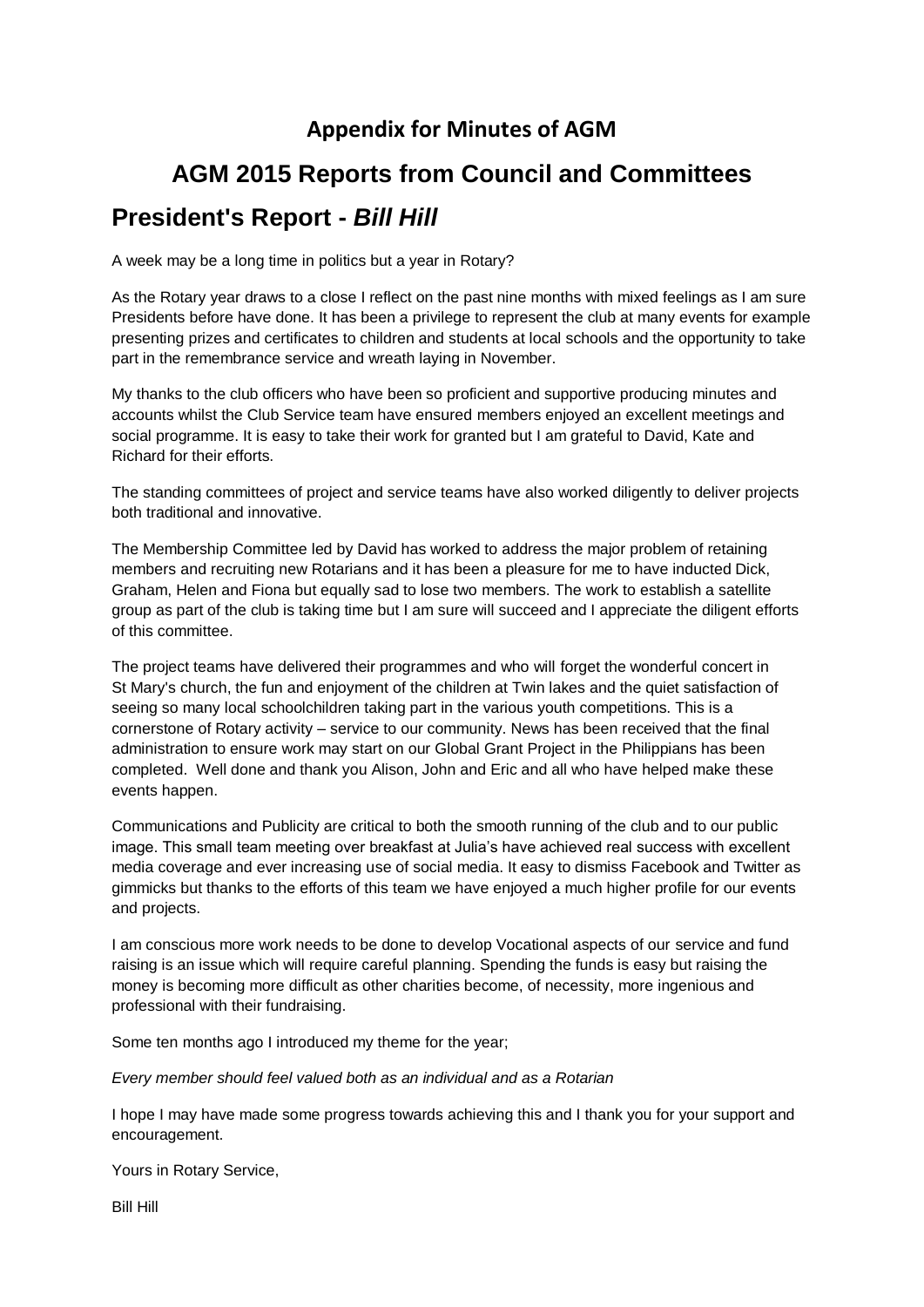## **Club Service Committee -** *Richard Abbott*

The Club Service Committee has attempted to follow the guidelines given by club visioning to improve the social activities within the club, and to add variety to the lunch time meetings. Although the questionnaire enquiring of members preferences for social activities had a disappointing response we have had a trip to Birmingham Symphony Hall and a visit to Hampton Court Garden Show is planned for July. We have visited St Mary's Church Tower and Launde Abbey. At lunchtime Eggheads and Hand Bell ringing have appeared (thank you Linda) and more 'alternative' meetings are planned.

The committee has addressed fund raising issues and is looking at additional events to boost club finances, some with project teams in place. There will be a Vintage Vehicle Rally in September and a September Ball in association with Aurora. These are first time events, but we hope that they will raise a lot of money, and can become possible annual fundraisers. We are hoping for strong support from club members and their friends with these new events. The well established Duck Race and Santa Fun Run, were both completed successfully again this year.

In addition we have held the traditional events including Christmas Party, Burns Supper, Quiz Night and Charter Dinner. We participated in the District Quiz Competition and Minor Sports, although we lost in round 2 to a youthful Aurora Team!

The Communication Team have been active and increasingly effective in coordinating and publicising club events and activities.

Finally thanks to all committee members, but particular mention for Steve who has generated an interesting and variable lunch time programme, and Ian for invaluable support in all committee activities.

## **Community Service Committee -** *Eric Hall*

The group has continued to develop past achievements by completing another successful year.

#### **Birchwood School's trip to Twinlakes**

25 September 2014 was the date Rotarians joined 80 staff/helpers to accompany 140 special needs and 15 wheelchair bound students on a visit to TwinLakes. The day was thoroughly enjoyed by everyone and judged to have been a great success.

The decision to change from joining Rotary's Kids Day Out at Wicksteed Park, with the related long journey time, to our local Twinlakes has again proven to be the right choice. Twinlakes' team fully cooperated in meeting the special needs of the pupils and ensured every child had the maximum opportunity to enjoy the fun.

Past trips have involved The Grove School but I understand changes within the school meant they were unable to participate this year.

The challenge for the future will be to consider whether the Community Group will be able to fund such a large number of pupils and transport costs each year. It may be necessary limit the numbers so that each pupil goes in alternate years.

#### **Christmas Parcels**

Although ostensibly under the control of Community Service, this annual event relies on and enjoys the full support of a wider club membership. The event operates in conjunction with Melton Belvoir Rotarians, Melton Lions and The Barnes Trust in collecting groceries and delivering them to the needy in the town. In so doing, the event emphasises the benefits of co-operation and the season's spirit of kindness and consideration for the needs of others less fortunate.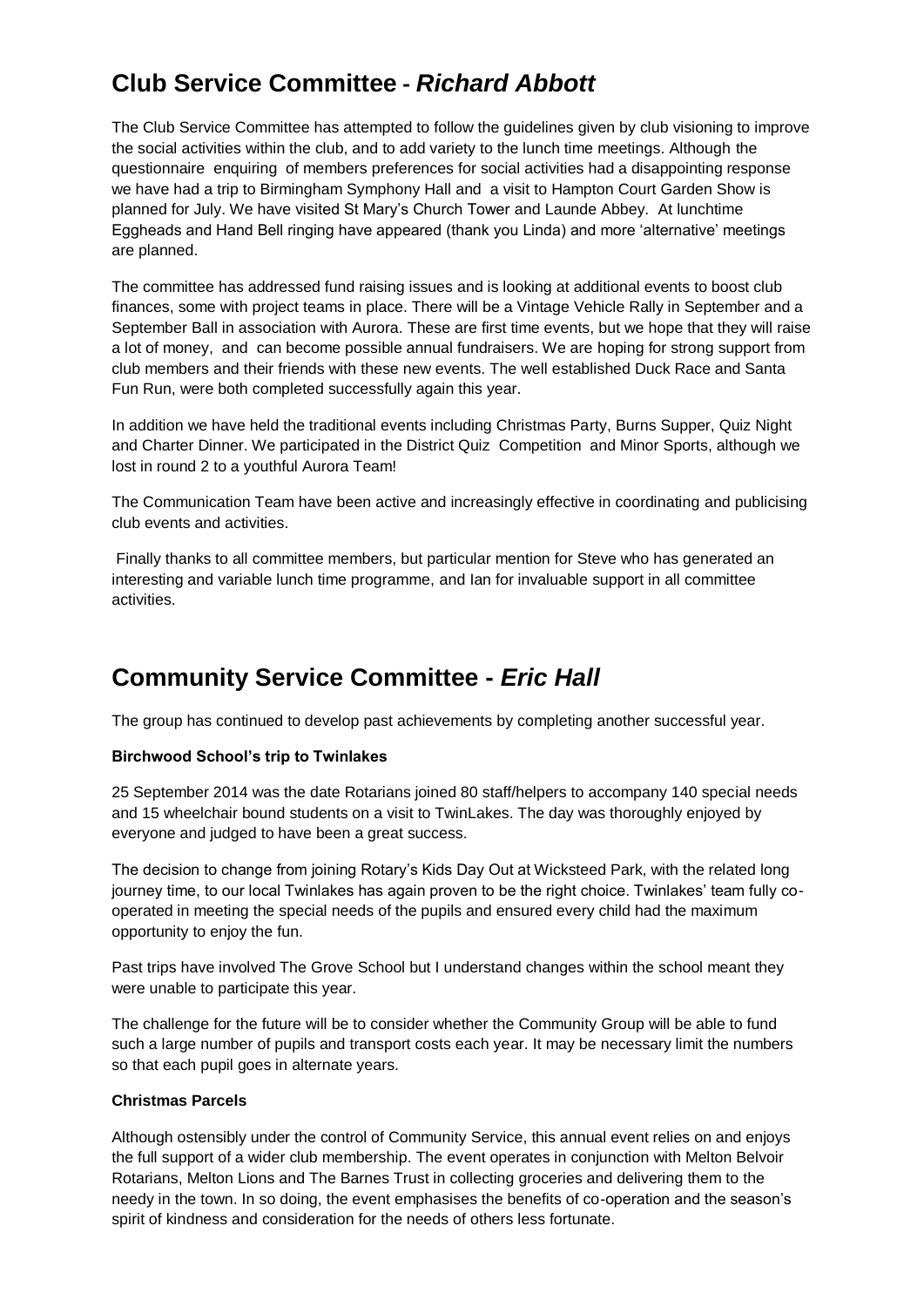#### **Stroke Awareness**

This is another annual joint venture with Melton Belvoir Club. Club members, too often the same candidates each year, join health professionals in the Bell Centre where they provide an opportunity for our citizen's to undertake a short health examination. The aim being that skilled practitioners with a minimum of equipment identify suspicious conditions. If any are found, the person is then recommended to approach their GP for further examination.

#### **Christmas Tree Festival**

The festival is described as the largest Christmas Tree Festival in the country with over 220 organisations taking part and over 900 magical trees. We contributed to the magic with our own tree while also promoting Rotary

#### **Leicestershire Life Education**

This is an initiative that we have supported for many years and is a joint venture with Melton Belvoir Club and the Sir Richard Raynes Foundation. Our normal donation is £1,000 but we have not yet been asked to make a donation for the current year.

#### **Senior Citizens' Contact Group**

This group has previously been referred to as "Old Folks Teas". I prefer the new title but the event still provides a group 35 or so senior citizens with the opportunity to socialise and enjoy a friendly afternoon of chatter and catch-up with an excellent afternoon tea prepared by Club Members. I am most grateful for the support provided by Club Members in preparing and serving the delicacies – the fact that little food is left demonstrates how much the efforts are appreciated.

#### **Wellbeing Arts Group in Melton**

This is our first year of support for this group which uses art to assist people with mental health issues. The group receives close attention from Melton Borough Council and Leicestershire County Council. It is early days and we look forward to discovery whether our involvement provides a meaningful benefit to the participants.

#### **Duck Race at Twin Lakes**

This is a major fund raising venture for the Club where every participant is able to generate funds whether providing 1 hour or 10 hours. It is well known that this event has only recently been completed but the big news is that with sales of 2542, they showed an increase of 19% on last year's figure – our approach must be improving! Thank you to all who gave their time to assist in making it a bumper year.

## **Membership Development & Retention -** *David Morris*

This year to date membership of the Club has increased from 41 to 42: we have gained four new members and lost three: this is a net gain of one member, and successfully meets the challenges made to Clubs by both RI and RIBI for membership growth.

The reasons for the membership success are:

- 1) Club 'Open' Evening on the  $12<sup>th</sup>$  September
- 2) The energies and support given by the Club Membership Committee
- 3) Suggestions / Introductions to potential new members by existing members
- 4) Effective mentoring of the new members
- 5) Readiness of existing members to welcome and embrace new members
- 6) A good and interesting Club programme.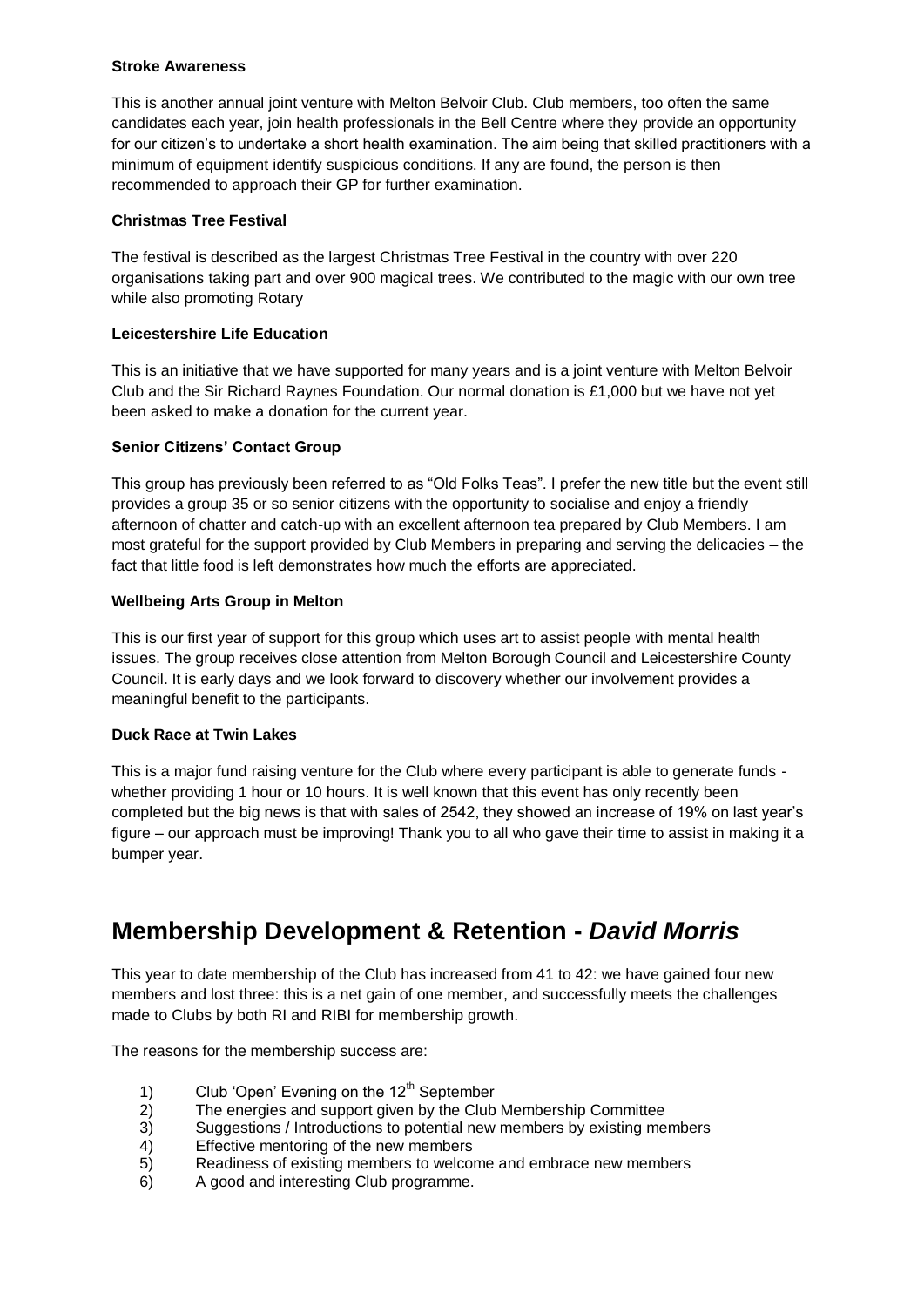In addition to the four new members, the 'open' evening generated interest from a further nine potential members all of whom say they would like to join Rotary at some time in the future. We are keeping in contact with all of these and send them regular updates on the Club's activities. A further six potential members have been identified, some have visited the Club, and all are being carefully monitored with a view to inviting them to join.

Regular meetings are now taking place at Amici's, Nottingham Street at 6.15 pm and will continue on alternate Tuesdays until further notice. There are four potential members who have signed Membership Proposal Forms.

It was agreed that these should be interviewed in the usual way for prospective members. Work is continuing to bring the membership of the satellite up to 8 members at which point the club will apply for 'Provisional Status'.

There has been some confusion between membership recruitment and project work by the prospective members but this is now settled; the "café" project has been undertaken as a club vocational initiative.

The Rotary Business Support Group has not been active during this year and will go forward under the direction of the Club Vocational Committee.

I would like to thank everyone who has served with me on this committee during the current year. We are small in number, but this has not limited the commitment given by each member of the committee. Included in this is President Diana who has attended every meeting: thank you Diana; it has been a privilege to work with you.

### **International -** *Alison Blythe*

The main focus of the year's activities has been the fund raising to support our Global Grant application to refurbish the Sagkahan Elementary School in Tacloban, Leyte, Philippine Islands following the Haiyan Cyclone Disaster in November 2013. Successful lamb and pig roasts were held at Tresillian House and members joined either event (also supported by some of our host families) and raised £500.00. Alison Blythe opened the gardens of Tresillian House under the NGS scheme and this year donated the refreshment takings of £232 to the Philippine fund. An inaugural concert at St Mary's Church in cooperation with Uppingham School was deemed a great success and raised a net profit of £6679.50 including donations. Further donations from local churches added another £200. The event is to be repeated in October 2015. Alison made three trips to Sagkahan to help collect information for the GG application and give support. She has also sent out 5 large balakbayan boxes with school books, paper, computer screens and a second hand computer. Another box is due to be shipped imminently. Our final event of the year was a very successful lunch at Janet Shortland's house in March which raised another £257.

The GG has been authorised but at the time of writing although the money has been released it has still not yet arrived in the designated bank account. The Rotary Club of San Juanico, our partners in the project, are anxious to commence and complete a large part of the work before start of term on 1 June.

Other projects supported have included the Polio campaign, spectacle collections and Shelter Box. It has been a successful and interesting year.

Finally, I thank all the members of the International committee for their support and help during the year, without which our very successful programme could not have been achieved.